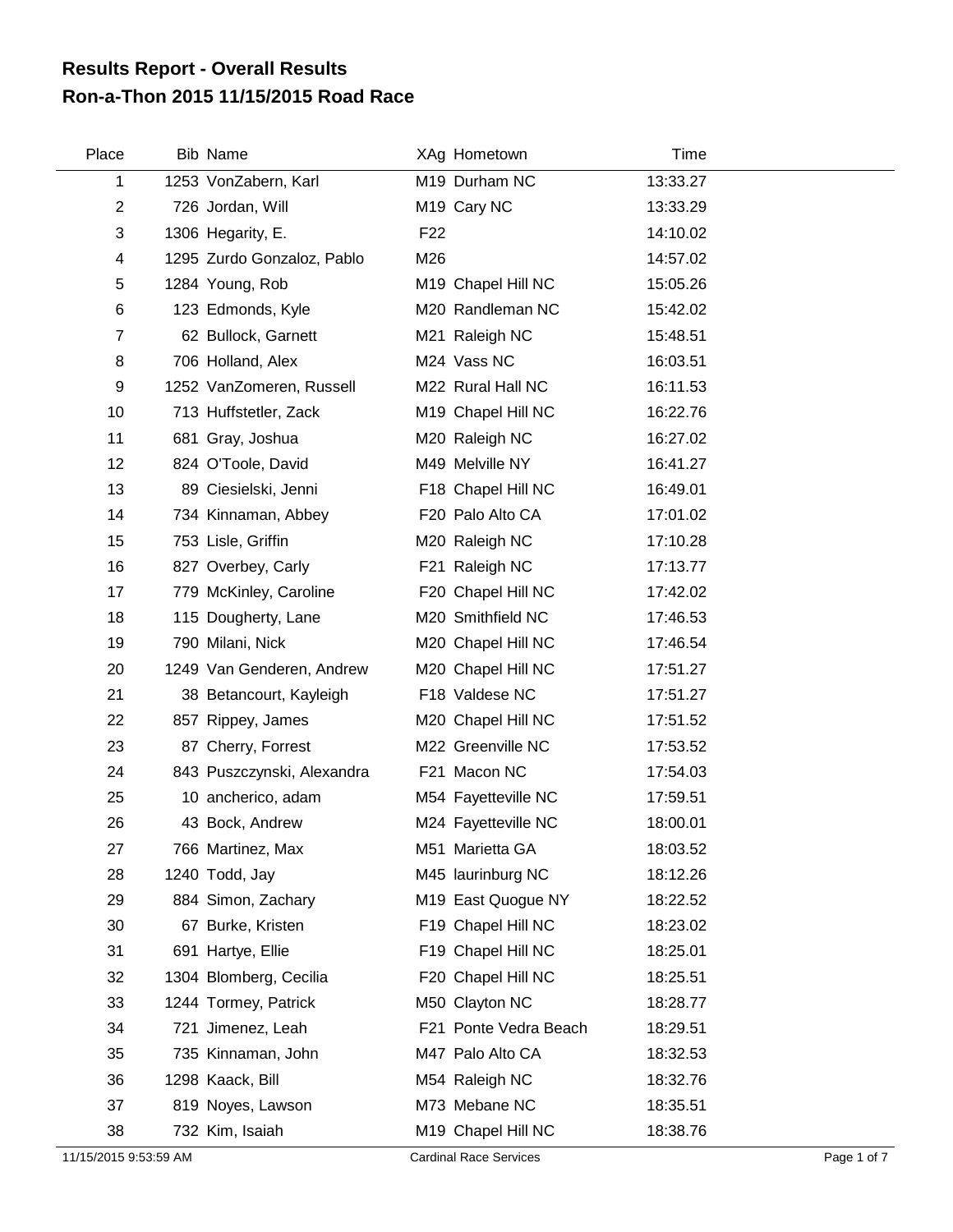| Place | <b>Bib Name</b>        |                 | XAg Hometown         | Time     |  |
|-------|------------------------|-----------------|----------------------|----------|--|
| 39    | 744 Kwon, Bradley      |                 | M19 winston-salem NC | 18:41.26 |  |
| 40    | 716 Jackson, Polly     |                 | F48 Mooresville NC   | 18:44.00 |  |
| 41    | 847 Ramsden, Madeline  |                 | F12 Chapel Hill NC   | 19:03.01 |  |
| 42    | 846 Ramsden, Dale      |                 | M51 Chapel Hill NC   | 19:03.52 |  |
| 43    | 1288 Zhang, Derek      |                 | M19 Chapel Hill NC   | 19:13.52 |  |
| 44    | 1309 Burte, Alex       |                 | M21 Chapel Hill NC   | 19:20.77 |  |
| 45    | 883 Shoemaker, Adam    |                 | M20 Chapel Hill NC   | 19:24.26 |  |
| 46    | 740 Koch, Edwina       |                 | F21 Chapel Hill NC   | 19:24.77 |  |
| 47    | 1259 Walsh, Steven     |                 | M21 Greensboro NC    | 19:38.27 |  |
| 48    | 773 May, Carolyn       |                 | F16 Raleigh NC       | 19:39.51 |  |
| 49    | 105 Darnell, Phillip   |                 | M57 Cornelius NC     | 19:42.27 |  |
| 50    | 1296 McConnell, Mason  |                 | M19 Chapel Hill NC   | 19:43.51 |  |
| 51    | 1293 Berry, Ross       |                 | M17 Charlotte NC     | 19:47.26 |  |
| 52    | 696 Heffner, Kat       |                 | F19 Charlotte NC     | 19:47.52 |  |
| 53    | 836 Plaus, Don         |                 | M52 Charlotte NC     | 19:48.28 |  |
| 54    | 1269 Wells, Fred       |                 | M49 Gastonia NC      | 19:49.76 |  |
| 55    | 889 Skill, Kira        |                 | F55 Cornelius NC     | 19:51.53 |  |
| 56    | 1305 Hequity, A.       | F <sub>59</sub> |                      | 19:53.79 |  |
| 57    | 50 Brickner, Amanda    |                 | F11 Chapel Hill NC   | 19:54.51 |  |
| 58    | 890 Skill, Peyton      |                 | M16 Cornelius NC     | 19:56.27 |  |
| 59    | 762 Magalski, Anthony  |                 | M52 Leawood KS       | 19:58.52 |  |
| 60    | 97 Cook, Chaucer       |                 | M17 Studio City CA   | 20:02.02 |  |
| 61    | 738 Kinsey, Katie      |                 | F20 Chapel Hill NC   | 20:07.76 |  |
| 62    | 733 Kimbrell, Lindsay  |                 | F32 Knightdale NC    | 20:23.26 |  |
| 63    | 701 Hilderbran, Maggie |                 | F19 Asheville NC     | 20:49.01 |  |
| 64    | 128 Fagan, Mary        |                 | F54 Reidsville NC    | 20:52.28 |  |
| 65    | 829 Pate, Caroline     |                 | F18 Lutherville MD   | 20:52.77 |  |
| 66    | 898 Stanley, Alexandra |                 | F19 Chapel Hill NC   | 20:53.29 |  |
| 67    | 1238 Teague, Kelly     |                 | F19 CHARLOTTE NC     | 20:58.03 |  |
| 68    | 83 Cavanaugh, Ashley   |                 | F21 Raleigh NC       | 20:58.52 |  |
| 69    | 1226 Stowe, Michaela   |                 | F21 Raleigh NC       | 20:58.76 |  |
| 70    | 2 Akers, Travis        |                 | M20 Chapel Hill NC   | 21:00.01 |  |
| 71    | 137 Flanagan, Laney    |                 | F19 Chapel Hill NC   | 21:00.51 |  |
| 72    | 1283 Yevak, Rick       |                 | M56 Charlotte NC     | 21:01.76 |  |
| 73    | 1281 Yevak, Caroline   |                 | F19 Charlotte NC     | 21:01.78 |  |
| 74    | 1276 Williams, Taylor  |                 | M18 Chapel Hill NC   | 21:02.26 |  |
| 75    | 1297 Kacach, Maria     | F <sub>57</sub> |                      | 21:03.77 |  |
| 76    | 130 Ferguson, Chase    |                 | M21 Charlotte NC     | 21:06.52 |  |
| 77    | 775 McCarthy, Charlie  |                 | M22 Wilmington NC    | 21:08.26 |  |
| 78    | 1277 Willis, Sherrod   |                 | F18 Chapel Hill NC   | 21:09.02 |  |
| 79    | 870 Schneider, Maria   |                 | F52 Raleigh NC       | 21:10.76 |  |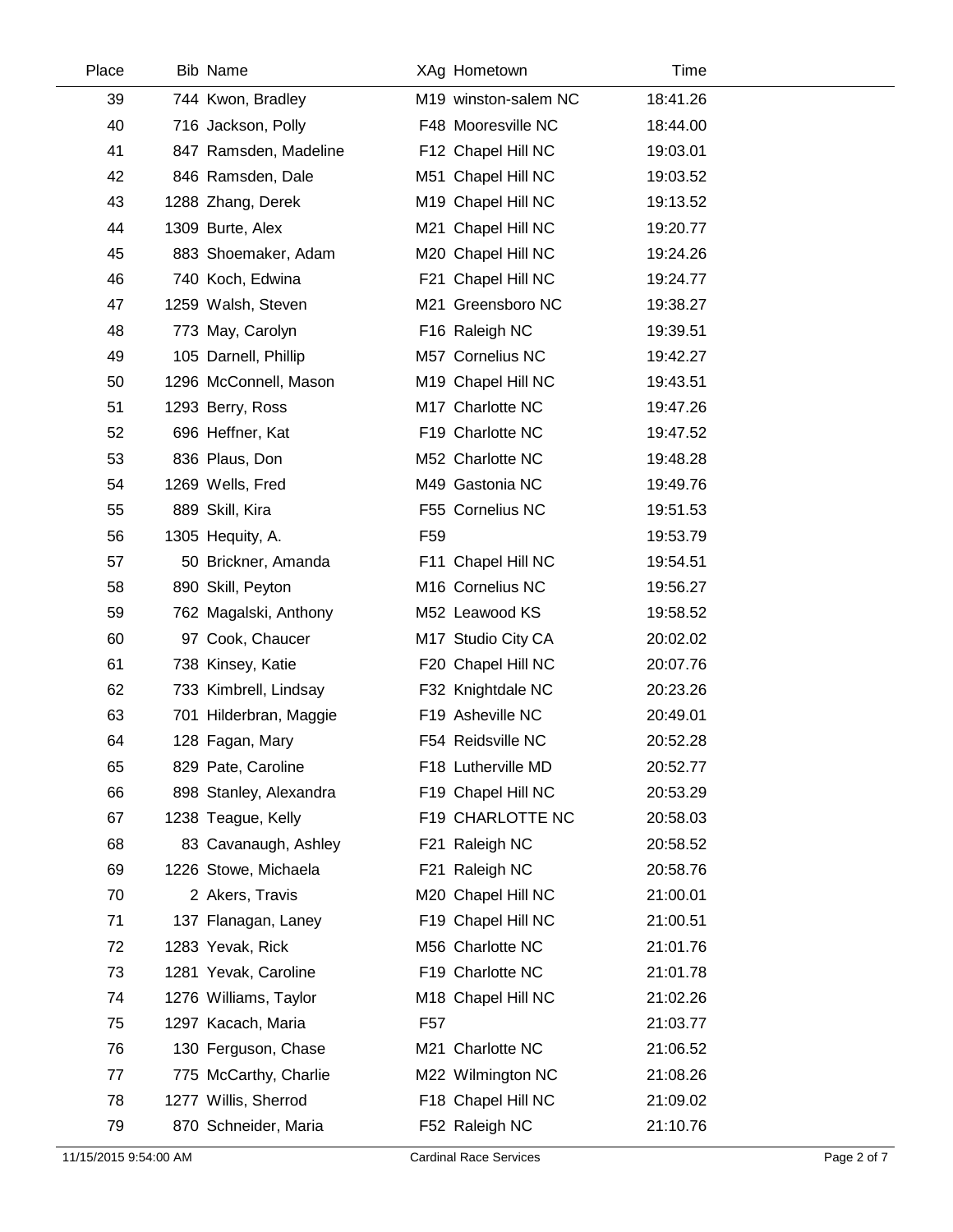| Place | <b>Bib Name</b>           | XAg Hometown         | Time     |  |
|-------|---------------------------|----------------------|----------|--|
| 80    | 92 clendaniel, lindsay    | F26 Raleigh NC       | 21:12.02 |  |
| 81    | 93 Clendaniel, Meredith   | F21 Chapel Hill NC   | 21:12.76 |  |
| 82    | 888 Skeith, Madeline      | F19 Chapel Hill NC   | 21:14.77 |  |
| 83    | 61 Bullock, Bailey        | F19 Gastonia NC      | 21:15.03 |  |
| 84    | 144 Gallagher, David      | M22 Chapel Hill NC   | 21:20.52 |  |
| 85    | 124 Ellett, Anne Maxwell  | F21 Chapel Hill NC   | 21:20.77 |  |
| 86    | 108 Davis, Andrew         | M47 Raleigh NC       | 21:23.26 |  |
| 87    | 148 Golsteyn, Susi        | F20 Fayetteville NC  | 21:42.01 |  |
| 88    | 52 Brickner, Tom          | M55 Chapel Hill NC   | 21:50.51 |  |
| 89    | 57 Bryson, Jay            | M57 Charlotte NC     | 21:55.02 |  |
| 90    | 702 Hodge, Carly          | F18 Chapel Hill NC   | 21:55.26 |  |
| 91    | 719 Jensen, Elizabeth     | F18 Chapel Hill NC   | 21:55.52 |  |
| 92    | 746 Lebhar, Michael       | M21 Chapel Hill NC   | 22:04.53 |  |
| 93    | 119 Dromerick, Laura      | F22 Potomac MD       | 22:04.79 |  |
| 94    | 1234 Svendsen, Thor       | M54 Charlotte NC     | 22:19.27 |  |
| 95    | 839 Poshar, Sky           | M18 Chapel Hill NC   | 22:20.27 |  |
| 96    | 816 Neumann, Hannah       | F19 Chapel Hill NC   | 22:20.51 |  |
| 97    | 1268 Weatherford, Haley   | F18 Chapel Hill NC   | 22:21.52 |  |
| 98    | 770 Mathison, Kimberly    | F18 Chapel Hill NC   | 22:22.26 |  |
| 99    | 714 Hyman, Jane           | F63 Wilmington NC    | 22:22.79 |  |
| 100   | 133 Ferone, Michael       | M48 Charlotte NC     | 22:36.51 |  |
| 101   | 845 Raby, Elizabeth       | F19 Chapel Hill NC   | 22:41.03 |  |
| 102   | 862 Rurka, Katherine Page | F18 Chapel Hill NC   | 22:41.28 |  |
| 103   | 58 Bryson, Maggie         | F52 Charlotte NC     | 22:55.51 |  |
| 104   | 1316 Bryson, Caroline     | F19 Charlotte NC     | 22:55.79 |  |
| 105   | 856 Richardson, Madalyn   | F21 Chapel Hill NC   | 23:08.52 |  |
| 106   | 66 Burke, Kathy           | F57 greensboro NC    | 23:08.52 |  |
| 107   | 879 Seybold, Olivia       | F18 Matthews NC      | 23:08.76 |  |
| 108   | 3 Alderman, Shay          | F44 Carrboro NC      | 23:11.77 |  |
| 109   | 1282 Yevak, Karen         | F51 Charlotte NC     | 23:12.26 |  |
| 110   | 1307 Jessep, Mark         | M56 Greensboro NC    | 23:12.76 |  |
| 111   | 720 Jessup, Wimberly      | F50 Greensboro NC    | 23:13.26 |  |
| 112   | 1266 Watts, Maddie        | F21 Chapel Hill NC   | 23:18.76 |  |
| 113   | 1264 Watts, Allison       | F52 Newport Beach CA | 23:19.26 |  |
| 114   | 893 Soltren, Danielle     | F19 Chapel Hill NC   | 23:20.04 |  |
| 115   | 84 Chanthaboury, Aneia    | F18 Chapel Hill NC   | 23:38.26 |  |
| 116   | 98 Cook, John             | M51 Studio City CA   | 23:40.51 |  |
| 117   | 94 Clendaniel, Rick       | M58 Chapel Hill NC   | 23:45.26 |  |
| 118   | 91 clendaniel, Charlene   | F56 Chapel Hill NC   | 23:45.28 |  |
| 119   | 146 Geshay, John          | M22 Jacksonville FL  | 23:46.01 |  |
| 120   | 751 Lewis, Jana           | F37 Studio City CA   | 23:47.51 |  |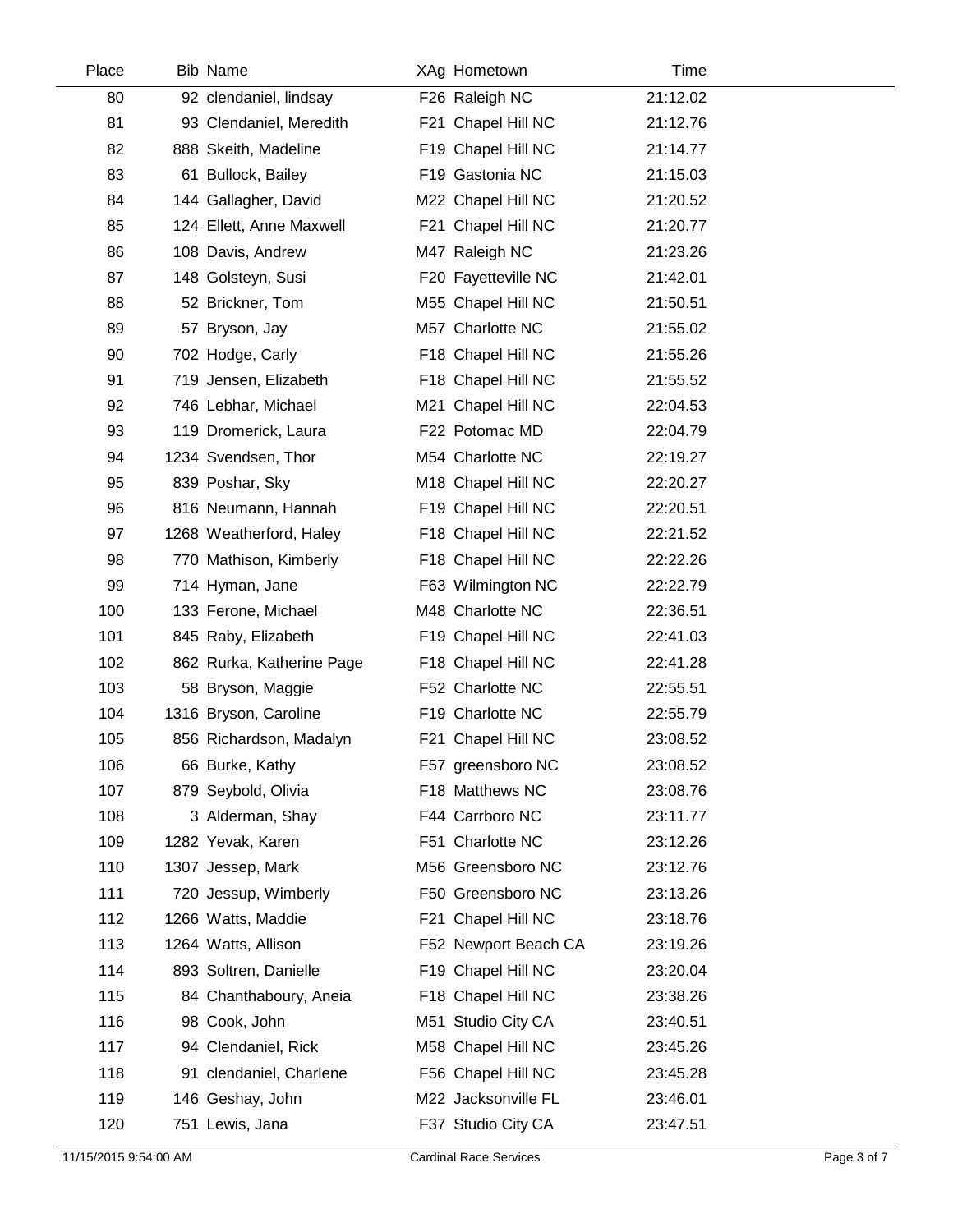| Place | <b>Bib Name</b>               |     | XAg Hometown        | Time     |
|-------|-------------------------------|-----|---------------------|----------|
| 121   | 758 Lui, Gary                 |     | M36 Durham NC       | 23:50.76 |
| 122   | 54 Brown, Ariel               |     | F20 Bellaire TX     | 23:53.27 |
| 123   | 95 Conrad, Caroline           |     | F20 Chapel Hill NC  | 23:55.77 |
| 124   | 53 Brittain, Rachel           |     | F18 Eastover NC     | 24:00.51 |
| 125   | 861 Ruhmann, Annie            |     | F18 Raleigh NC      | 24:00.78 |
| 126   | 35 Berkley, Jordan            |     | M56 Chapel Hill NC  | 24:03.02 |
| 127   | 34 Berkley, Jonah             |     | M12 Chapel Hill NC  | 24:03.52 |
| 128   | 885 Singletary, Elizabeth     |     | F18 Chapel Hill NC  | 24:12.27 |
| 129   | 1228 Sullivan, Aaron          |     | M20 Jacksonville NC | 24:23.77 |
| 130   | 739 Kirschke-Schwartz, Genevi |     | F21 Wilmington NC   | 24:30.26 |
| 131   | 142 Freeman, Natalie          |     | F18 RALEIGH NC      | 24:43.02 |
| 132   | 23 Barnett, Nina              |     | F18 Raleigh NC      | 24:43.03 |
| 133   | 107 Davis, Amy                |     | F47 Raleigh NC      | 24:56.09 |
| 134   | 680 Grant, Kate               |     | F19 Chapel Hill NC  | 25:08.96 |
| 135   | 134 Ferone, Morgan            |     | F19 Chapel Hill NC  | 25:09.02 |
| 136   | 18 Baldridge, Grace           |     | F20 Chapel Hill NC  | 25:09.26 |
| 137   | 806 Mueller, Lee              |     | F19 Charlotte NC    | 25:09.27 |
| 138   | 876 Scott, Doug               |     | M48 Charlotte NC    | 25:11.02 |
| 139   | 1310 Murhphy, Sean            | M49 |                     | 25:14.77 |
| 140   | 877 Scott, Julia              |     | F48 Charlotte NC    | 25:15.01 |
| 141   | 1303 Murphy, Ryan             |     | M17 Atlanta GA      | 25:17.27 |
| 142   | 16 Bailey, Brett              |     | M32 Raleigh NC      | 25:19.03 |
| 143   | 782 McNamee, Megan            |     | F55 Charlotte NC    | 25:20.02 |
| 144   | 82 Catlett, Sam               |     | M50 Wilmington NC   | 25:23.76 |
| 145   | 46 Brandt, Maya               |     | F8 Chapel Hill NC   | 25:23.77 |
| 146   | 81 Catlett, Marley            |     | F20 Wilmington NC   | 25:30.27 |
| 147   | 776 McCarthy, Chuck           |     | M53 Wilmington NC   | 25:37.52 |
| 148   | 863 Sale, Anna                |     | F19 Chapel Hill NC  | 25:43.52 |
| 149   | 9 Ancherico, Abigail          |     | F21 Fayetteville NC | 25:47.26 |
| 150   | 869 Schneider, Katherine      |     | F21 Chapel Hill NC  | 26:02.52 |
| 151   | 787 Mergens, Lexi             |     | F21 Chapel Hill NC  | 26:08.02 |
| 152   | 786 Mergens, James            |     | M51 Tampa FL        | 26:08.52 |
| 153   | 102 Curtis, Alicia            |     | F32 BURLINGTON NC   | 26:20.01 |
| 154   | 77 Byrd, Rick                 |     | M52 Lexington NC    | 26:39.68 |
| 155   | 75 Byrd, Hayley               |     | F23 Lexington NC    | 26:40.03 |
| 156   | 1230 Sullivan, Sandy          |     | F51 Raleigh NC      | 26:43.27 |
| 157   | 1300 Finch, Casey             |     | F28 Raleigh NC      | 26:46.51 |
| 158   | 784 Medlin, Meredith          |     | F20 Chapel Hill NC  | 26:48.52 |
| 159   | 79 Capozzi, Ashton            |     | F16 Tryon NC        | 26:55.77 |
| 160   | 742 Kocher, Susan             |     | F53 Lynn NC         | 26:56.53 |
| 161   | 737 Kinnaman, Meredith        |     | F17 Palo Alto CA    | 26:58.02 |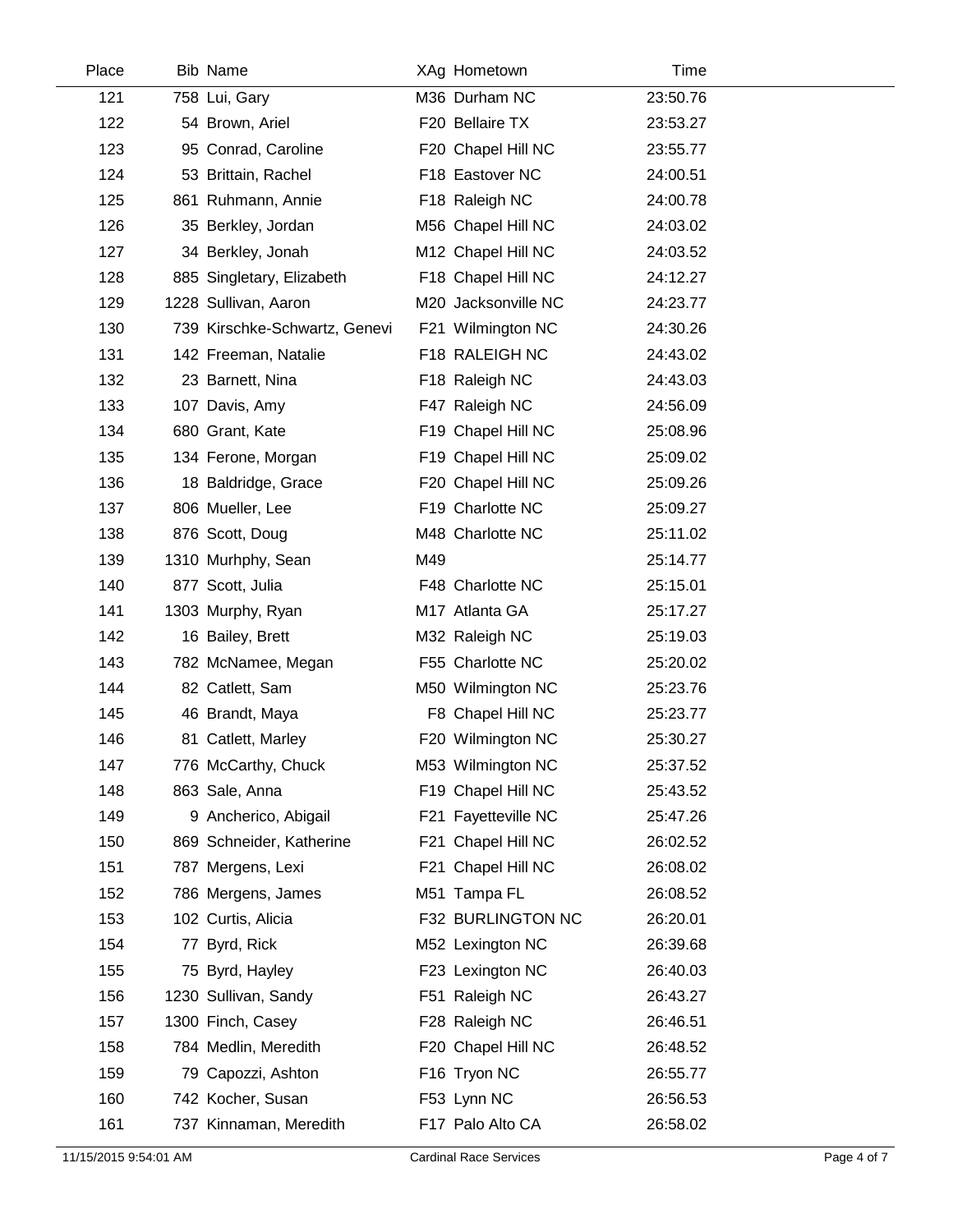| Place | <b>Bib Name</b>           |                 | XAg Hometown        | Time     |  |
|-------|---------------------------|-----------------|---------------------|----------|--|
| 162   | 788 Michaud, Cherie       |                 | F27 Chapel Hill NC  | 27:02.02 |  |
| 163   | 1312 Murphy, Tyler        |                 | M11 Atlanta GA      | 27:04.03 |  |
| 164   | 1311 Murphy, Mclane       | M15             |                     | 27:04.30 |  |
| 165   | 1308 Murphy, Cindy        |                 | F46 Atlanta GA      | 27:05.03 |  |
| 166   | 767 Massey, Madison       |                 | F19 greensboro NC   | 27:06.27 |  |
| 167   | 878 Scott, Spencer        |                 | F19 Chapel Hill NC  | 27:07.01 |  |
| 168   | 777 McCarthy, Ginny       |                 | F50 Wilmington NC   | 27:10.77 |  |
| 169   | 29 Baudhuin, Maureen      |                 | F49 Charlotte NC    | 27:37.59 |  |
| 170   | 27 Baudhuin, DJ           |                 | M51 Charlotte NC    | 27:38.09 |  |
| 171   | 1256 Wall, Ranelle        |                 | F52 jacksonville FL | 27:54.61 |  |
| 172   | 1232 Sullivan, Thomas     |                 | M51 Jacksonville NC | 28:15.35 |  |
| 173   | 774 May, Sara             |                 | F50 Raleigh NC      | 28:16.09 |  |
| 174   | 803 Mohorn, Kate          |                 | F23 CARY NC         | 29:03.45 |  |
| 175   | 1313 O'Toole, Samantha    |                 | F14 Melville NY     | 29:03.84 |  |
| 176   | 1231 Sullivan, Stephen    |                 | M51 Raleigh NC      | 29:21.84 |  |
| 177   | 1317 Barnhart, E.W        |                 | M57 Charlotte NC    | 29:39.84 |  |
| 178   | 799 Mobley, Lauren        |                 | F15 WAKE FOREST N   | 29:45.84 |  |
| 179   | 871 Schneider, Ray        |                 | M52 Raleigh NC      | 29:45.85 |  |
| 180   | 821 OConnor, Lana         |                 | F45 Taylorsville NC | 29:54.84 |  |
| 181   | 1301 Patterson, Rob       |                 | M53 New Bern NC     | 30:21.60 |  |
| 182   | 1302 Patterson, Matha Ann | F <sub>51</sub> |                     | 30:21.85 |  |
| 183   | 131 Ferone, Anna          |                 | F13 Charlotte NC    | 30:41.84 |  |
| 184   | 1257 Walsh, Jeffrey       |                 | M53 Greensboro NC   | 30:44.35 |  |
| 185   | 51 Brickner, Ben          |                 | M9 Chapel Hill NC   | 30:50.86 |  |
| 186   | 1299 Brickner, Emily      | F <sub>20</sub> |                     | 30:50.87 |  |
| 187   | 135 Ferone, Susan         |                 | F48 Charlotte NC    | 30:58.20 |  |
| 188   | 800 Mobley, Teresa        |                 | F50 WAKE FOREST N   | 31:40.10 |  |
| 189   | 56 Bryson, Emma           |                 | F13 Charlotte NC    | 31:56.85 |  |
| 190   | 39 Bishop, Dennis         |                 | M40 Mill Spring NC  | 32:00.09 |  |
| 191   | 40 Bishop, Spring         |                 | F43 Mill Spring NC  | 32:02.84 |  |
| 192   | 110 DeBartolo, Joe        |                 | M21 Chapel Hill NC  | 32:05.32 |  |
| 193   | 830 Pearlman, Chris       |                 | M22 Pineville NC    | 32:05.34 |  |
| 194   | 114 Doncaster, Emma       |                 | F13 Charlotte NC    | 32:10.35 |  |
| 195   | 1258 Walsh, Jessica       |                 | F55 Greensboro NC   | 32:13.09 |  |
| 196   | 835 Pirozzolo, Marino     |                 | M56 Cary NC         | 32:14.36 |  |
| 197   | 37 Berry, Emma            |                 | F21 Chapel Hill NC  | 32:15.35 |  |
| 198   | 728 Kemp, Elizabeth       |                 | F21 Knoxville TN    | 32:15.62 |  |
| 199   | 90 Cirone, Ashley         |                 | F21 Raleigh NC      | 32:16.59 |  |
| 200   | 72 Button, Amy            |                 | F20 Chapel Hill NC  | 32:50.60 |  |
| 201   | 73 Button, Coreen         |                 | F51 Pineville NC    | 32:51.02 |  |
| 202   | 834 Pirozzolo, Amy        |                 | F51 Cary NC         | 33:01.84 |  |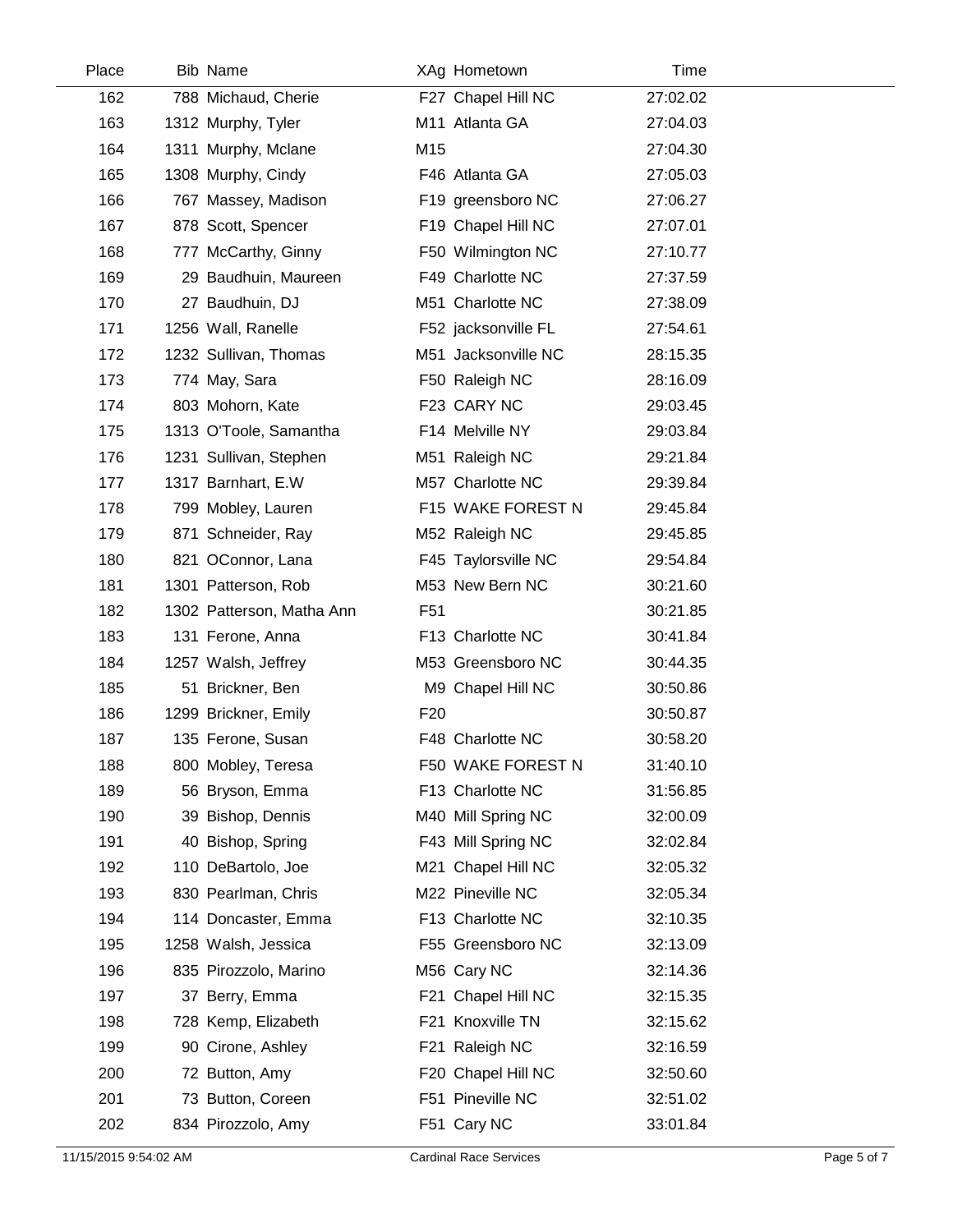| Place | <b>Bib Name</b>           | XAg Hometown        | Time     |  |
|-------|---------------------------|---------------------|----------|--|
| 203   | 826 O'Toole, Taylor       | F21 Melville NY     | 34:02.59 |  |
| 204   | 825 O'Toole, Jayne        | F49 Melville NY     | 34:03.59 |  |
| 205   | 1229 Sullivan, Cristina   | F52 Jacksonville NC | 34:23.84 |  |
| 206   | 759 Lumley, Amber         | F32 Jacksonville NC | 34:24.59 |  |
| 207   | 886 Sisk, Toni            | F57 Charlotte NC    | 34:34.85 |  |
| 208   | 887 Sisk, Wayne           | M59 Charlotte NC    | 34:44.34 |  |
| 209   | 848 Ramsden, Norah        | F10 Chapel Hill NC  | 34:50.85 |  |
| 210   | 849 Ramsden, Wendi        | F54 Chapel Hill NC  | 34:55.84 |  |
| 211   | 1261 watson, david        | M51 RALEIGH NC      | 35:56.35 |  |
| 212   | 12 ancherico, pam         | F49 Fayetteville NC | 35:56.85 |  |
| 213   | 1262 Watson, Jane         | F49 RALEIGH NC      | 36:00.10 |  |
| 214   | 49 Brice, Mollie          | F50 RALEIGH NC      | 36:00.84 |  |
| 215   | 1314 Burgiss, Ali         | F22 Statesville NC  | 36:09.86 |  |
| 216   | 792 Misenheimer, Abbey    | F22 Mebane NC       | 36:10.11 |  |
| 217   | 897 Spence, Annie         | F21 Chapel Hill NC  | 36:10.13 |  |
| 218   | 1315 Twisdale, Annie      | F21 Henderson NC    | 36:10.13 |  |
| 219   | 64 Burgiss, Drew          | F24 Chapel Hill NC  | 36:11.10 |  |
| 220   | 763 Manns, Adam           | M21 Greenville NC   | 36:48.34 |  |
| 221   | 112 Debnam, Summer        | F21 Morganton NC    | 36:48.61 |  |
| 222   | 794 Misenheimer, Jeanne   | F52 Mebane NC       | 36:51.66 |  |
| 223   | 63 Burgiss, Debbie        | F54 Statesville NC  | 36:52.84 |  |
| 224   | 793 Misenheimer, Eric     | M52 Mebane NC       | 36:56.59 |  |
| 225   | 65 Burgiss, Tim           | M56 Statesville NC  | 36:56.85 |  |
| 226   | 783 McNamee, Steve        | M59 Charlotte NC    | 36:58.59 |  |
| 227   | 76 Byrd, Kelly            | F51 Lexington NC    | 37:29.09 |  |
| 228   | 126 Emerson, Emily        | F21 Chapel Hill NC  | 37:32.59 |  |
| 229   | 74 Byrd, Emory            | F21 Lexington NC    | 37:34.11 |  |
| 230   | 804 Mohr, Whitney         | F26 Chapel Hill NC  | 37:52.34 |  |
| 231   | 17 Bailey, Susan          | F28 Raleigh NC      | 37:53.09 |  |
| 232   | 1246 Troy, Jessica        | F30 CARY NC         | 37:53.36 |  |
| 233   | 815 Neal, Lisa            | F55 Chapel Hill NC  | 38:05.85 |  |
| 234   | 812 Neal, Dave            | M59 Chapel Hill NC  | 38:06.10 |  |
| 235   | 755 Litke, Tyler          | F22 Chapel Hill NC  | 38:14.10 |  |
| 236   | 875 Schroeder, Matt       | M51 Chapel Hill NC  | 38:21.59 |  |
| 237   | 121 Dudzinski, Stepthen   | M51 Chapel Hill NC  | 38:21.84 |  |
| 238   | 872 Schroeder, Annette    | F51 Chapel Hill NC  | 38:36.11 |  |
| 239   | 874 Schroeder, Lois       | F51 Chapel Hill NC  | 38:40.87 |  |
| 240   | 873 Schroeder, Laura      | F51 Chapel Hill NC  | 38:41.36 |  |
| 241   | 120 Dudzinski, Janet      | F51 Chapel Hill NC  | 38:42.09 |  |
| 242   | 689 Hardies, Jane         | F49 Hinsdale IL     | 39:03.34 |  |
| 243   | 113 Debnam-O'Dea, Rachael | F28 Durham NC       | 39:23.59 |  |